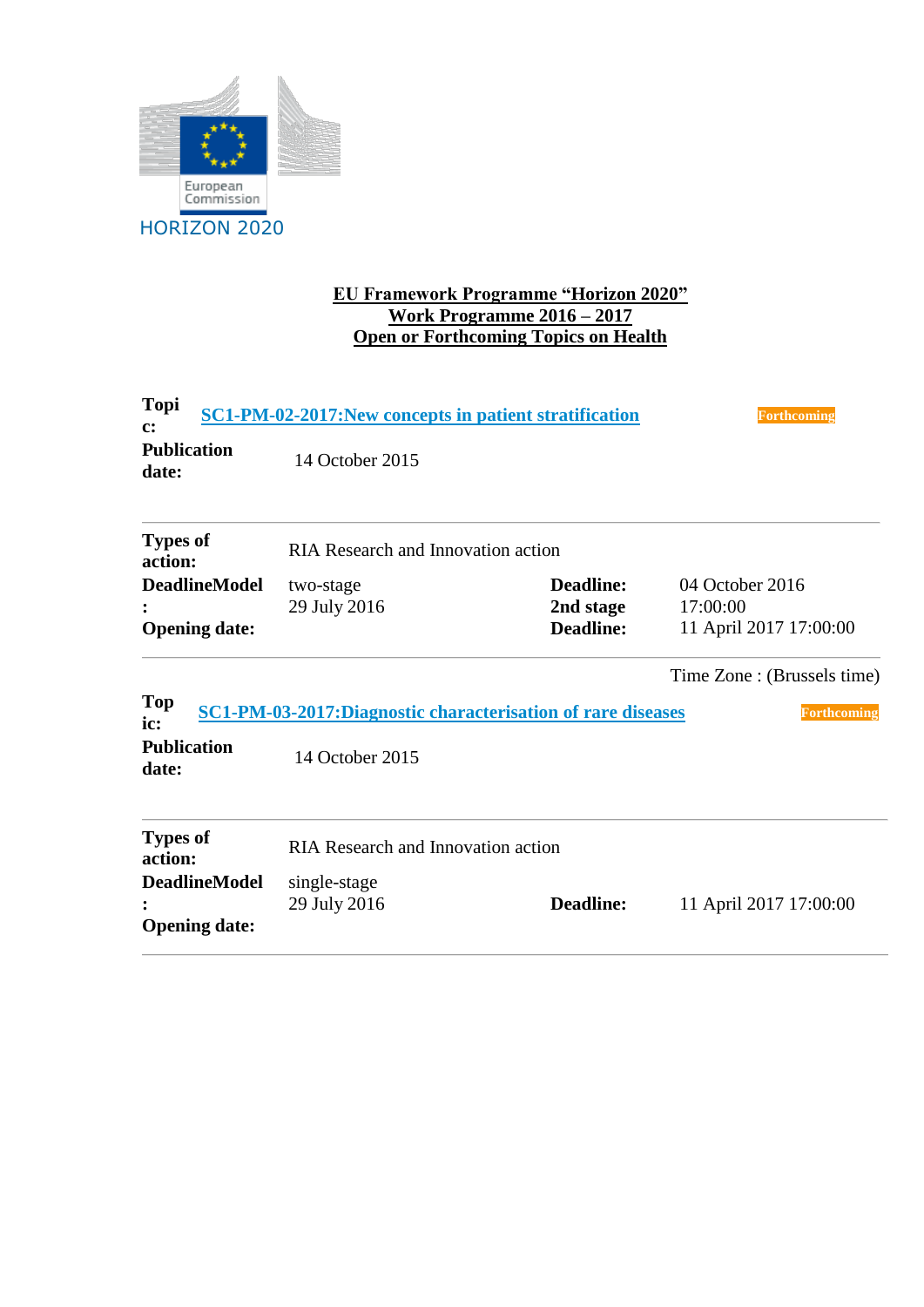

|                                               |                                                                  |                                                   | Time Zone : (Brussels time)                           |  |  |
|-----------------------------------------------|------------------------------------------------------------------|---------------------------------------------------|-------------------------------------------------------|--|--|
| <b>Topic:</b><br>young                        | SC1-PM-07-2017: Promoting mental health and well-being in the    |                                                   | <b>Forthcoming</b>                                    |  |  |
| <b>Publication</b><br>date:                   | 14 October 2015                                                  |                                                   |                                                       |  |  |
| <b>Types of action:</b>                       | <b>RIA Research and Innovation action</b>                        |                                                   |                                                       |  |  |
| <b>DeadlineModel:</b><br><b>Opening date:</b> | two-stage<br>29 July 2016                                        | <b>Deadline:</b><br>2nd stage<br><b>Deadline:</b> | 04 October 2016<br>17:00:00<br>11 April 2017 17:00:00 |  |  |
|                                               |                                                                  |                                                   | Time Zone : (Brussels time)                           |  |  |
| <b>Topic:</b>                                 | SC1-PM-08-2017: New therapies for rare diseases                  |                                                   | Forthcoming                                           |  |  |
| <b>Publication</b><br>date:                   | 14 October 2015                                                  |                                                   |                                                       |  |  |
| <b>Types of action:</b>                       | <b>RIA Research and Innovation action</b>                        |                                                   |                                                       |  |  |
| <b>DeadlineModel:</b>                         | two-stage                                                        | <b>Deadline:</b>                                  | 04 October 2016                                       |  |  |
| <b>Opening date:</b>                          | 29 July 2016                                                     | 2nd stage<br><b>Deadline:</b>                     | 17:00:00<br>11 April 2017 17:00:00                    |  |  |
| <b>Topic:</b>                                 | SC1-PM-15-2017: Personalised coaching for well-being and care of |                                                   | Time Zone : (Brussels time)<br><b>Forthcoming</b>     |  |  |
|                                               | people as they age                                               |                                                   |                                                       |  |  |
| <b>Publication</b><br>date:                   | 14 October 2015                                                  |                                                   |                                                       |  |  |
| <b>Types of action:</b>                       | <b>RIA Research and Innovation action</b>                        |                                                   |                                                       |  |  |
| <b>DeadlineModel:</b><br><b>Opening date:</b> | single-stage<br>20 September 2016                                | <b>Deadline:</b>                                  | 31 January 2017 17:00:00                              |  |  |
|                                               |                                                                  |                                                   | Time Zone : (Brussels time)                           |  |  |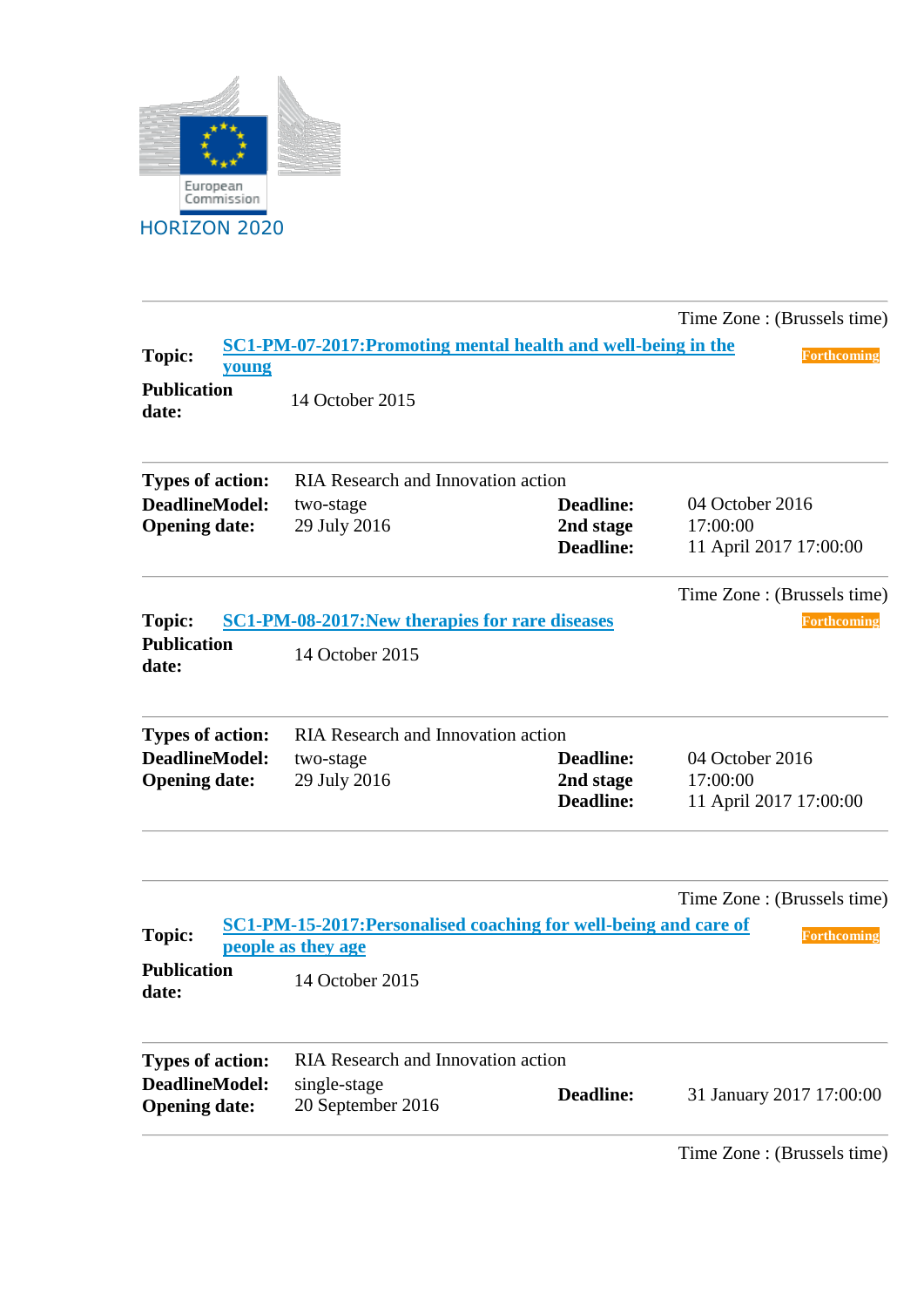

| <b>Topic:</b>                                 | <b>SC1-PM-16-2017: In-silico trials for developing and assessing</b><br><b>biomedical products</b>      | <b>Forthcoming</b>          |
|-----------------------------------------------|---------------------------------------------------------------------------------------------------------|-----------------------------|
| <b>Publication</b><br>date:                   | 14 October 2015                                                                                         |                             |
| <b>Types of action:</b>                       | <b>RIA Research and Innovation action</b>                                                               |                             |
| <b>DeadlineModel:</b><br><b>Opening date:</b> | single-stage<br><b>Deadline:</b><br>08 November 2016                                                    | 14 March 2017 17:00:00      |
|                                               | SC1-PM-17-2017: Personalised computer models and in-silico systems                                      | Time Zone : (Brussels time) |
| <b>Topic:</b><br>for well-being               |                                                                                                         | <b>Forthcoming</b>          |
| <b>Publication</b><br>date:                   | 14 October 2015                                                                                         |                             |
| <b>Types of action:</b>                       | <b>RIA Research and Innovation action</b>                                                               |                             |
| <b>DeadlineModel:</b><br><b>Opening date:</b> | single-stage<br><b>Deadline:</b><br>08 November 2016                                                    | 14 March 2017 17:00:00      |
|                                               |                                                                                                         | Time Zone : (Brussels time) |
| <b>Topic:</b>                                 | <b>SC1-PM-19-2017:PPI for uptake of standards for the exchange of</b><br>digitalised healthcare records | <b>Forthcoming</b>          |
| <b>Publication</b><br>date:                   | 14 October 2015                                                                                         |                             |
| <b>Types of action:</b>                       | PPI Public Procurement of Innovative solutions                                                          |                             |
| <b>DeadlineModel:</b><br><b>Opening date:</b> | single-stage<br><b>Deadline:</b><br>08 November 2016                                                    | 14 March 2017 17:00:00      |
|                                               |                                                                                                         | Time Zone: (Brussels time)  |